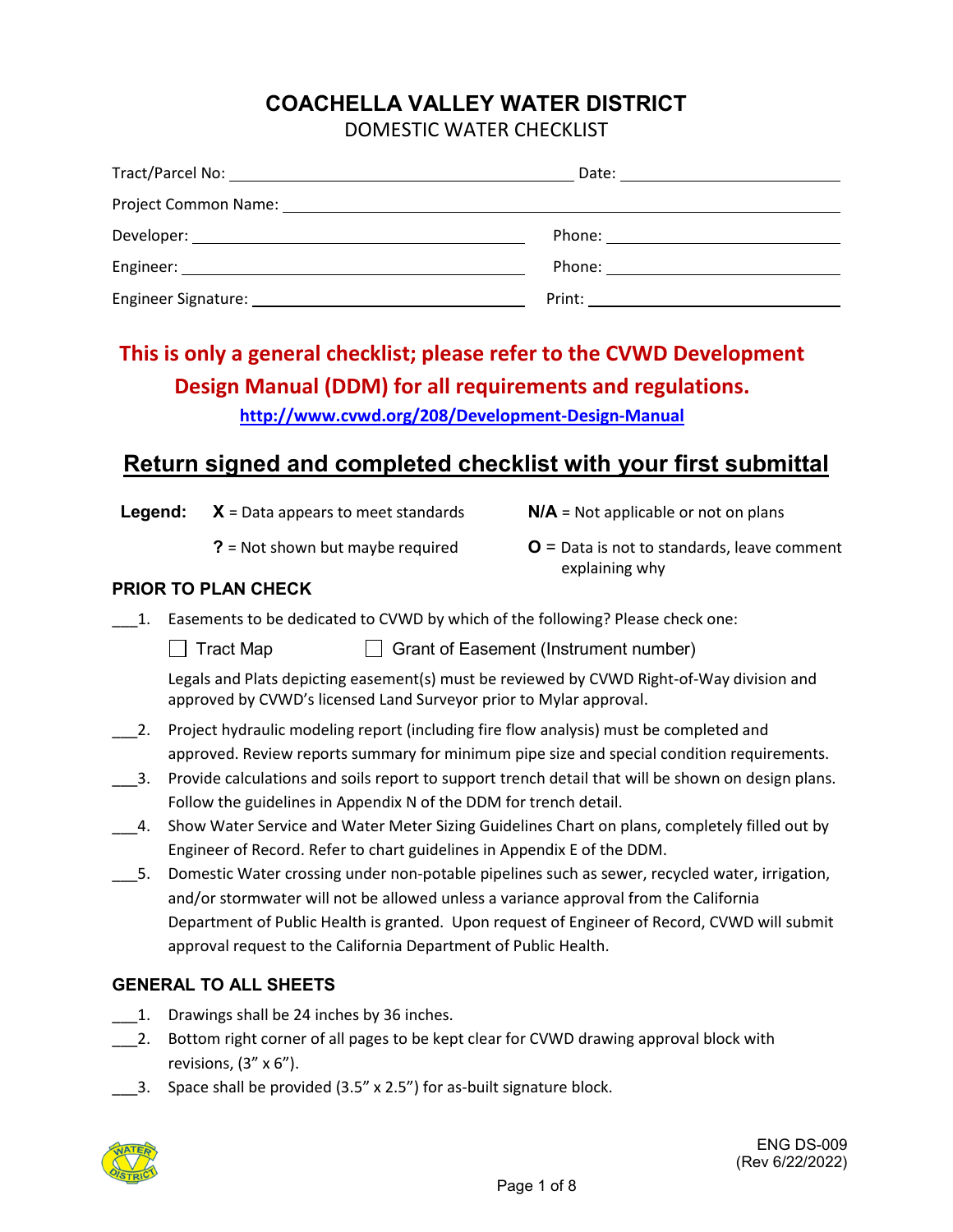- \_\_\_4. In lower right corner of title block, include type of plans, geographic data (quarter section, section, township and range), project city, county, state, tract/parcel number and project name. Information in title block shall match the project title that is centered on the top of the cover sheet.
- \_\_\_5. Include page number (i.e. sheet 1 of 5) in large font in lower right corner.
- \_\_\_6. Include engineer's/consultant's information to include name, address, phone number, fax number and email.
- \_\_\_7. Include engineer's current/valid stamp with signature required on mylars.
- 8. Include Underground Service Alert (USA) with phone number 811.
- \_\_\_9. Include benchmark elevation of monument, location and datum.
- 10. Include basis of bearings.
- \_\_\_11. Include elevation conversion note (if applicable) "TO CONVERT TO NATIONAL GEODETIC VERTICAL DATUM OF 1929, SUBTRACT 500 FEET FROM ALL ELEVATIONS SHOWN ON THESE PLANS."
- \_\_\_12. Include a note on drawings stating: "No permanent structures or trees within CVWD and/or USBR easements. CVWD will not be responsible for damage or replacement of any surface improvements, including but not limited to, decorative concrete, landscaping, curb, gutter, sidewalks, planters, gates and related improvements installed within CVWD and/or USBR easements."
	- \_\_\_13. Include north arrow on all plan views. North arrow should point up or to the right.
- 14. Include bar scale to match plan scale.
- 15. Call out all streets in project as either public or private.
- \_\_\_16. Include a CVWD Easement Reference Table or Data block with all CVWD and/or USBR easements listed. If easements are dedicated per separate document, include the instrument/document number and recorded date. If easements are dedicated per tract/parcel map, include the map book and page(s). List the easement facility type(s) (ex. domestic water, sanitation, irrigation, etc.) Show easement callouts in street cross sections and plan views. See Easement Example Drawings in Appendix E of the DDM for table and callout examples.
- 17. For 10 foot Public Utility Easements (PUE) that are dedicated to the public and CVWD, label as "10' PUE/CVWD Easement" and list in CVWD Easement Reference Table. See Easement Example Drawings in Appendix E of the DDM for table and callout examples.
- \_\_\_18. For public streets, call out Public R/W and CVWD and/or USBR easements (if applicable). See Easement Example Drawings in Appendix E of the DDM for table and callout examples.
- \_\_\_19. Domestic water easements shall be a minimum of 20 feet wide, with the water pipeline centered in the easement. Domestic water and sanitation easements shall be a minimum of 32 feet wide. No permanent structures, trees or shrubs are allowed in CVWD easements.
- \_\_\_20. If water pipeline is more than 10 feet deep, the width of easement shall be the equivalent of two times the depth of pipe. If walls are on both sides of water pipeline, the width of the easement shall be triple the depth of the pipe for a larger easement.
- 21. All appurtenances must be within CVWD easements.

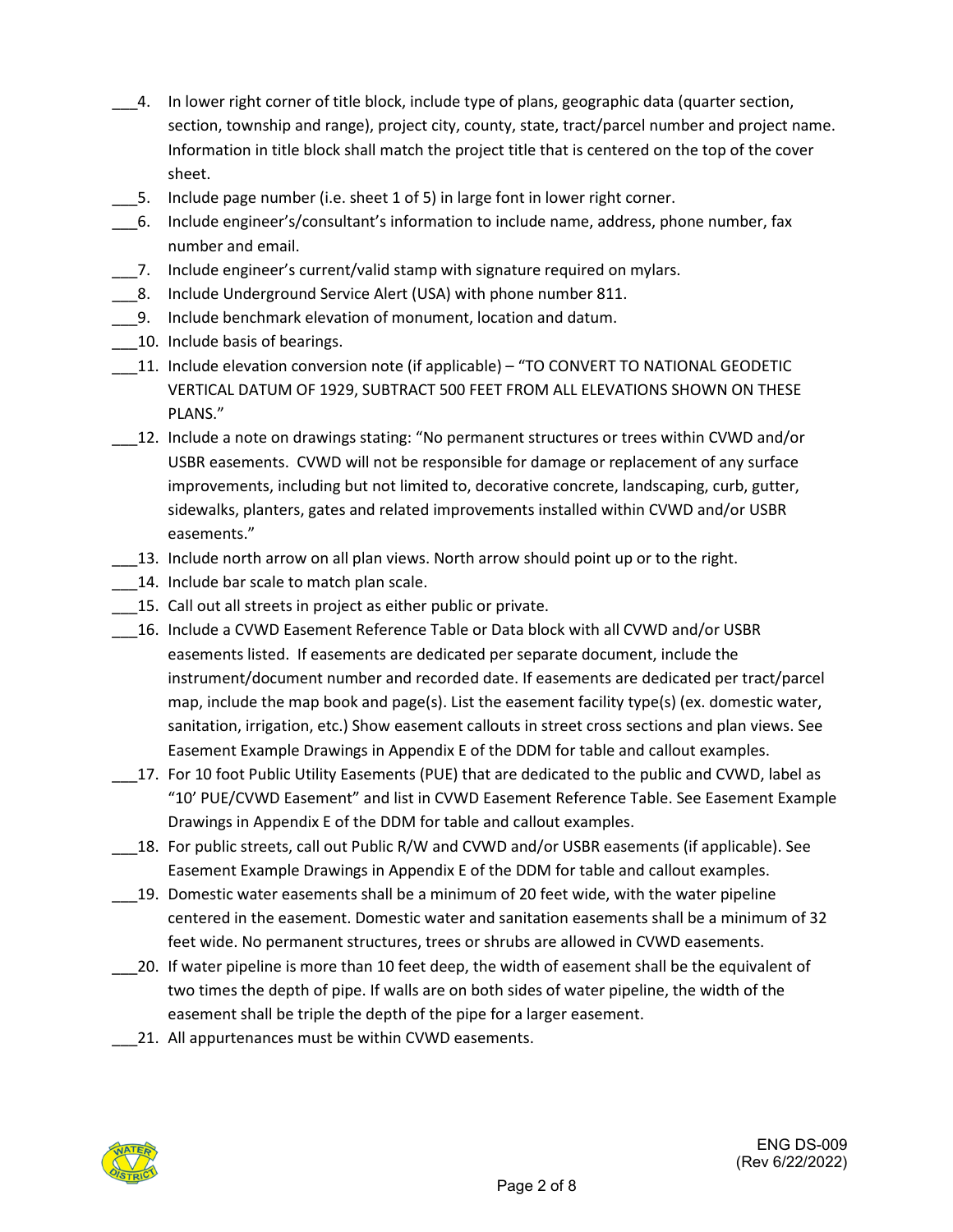Comments:

#### **COVER/TITLE SHEET**

- \_\_\_1. Center the project title on top of cover page in large font listing: type of plans, geographic data (quarter section, section, township and range), project city, county, state, tract/parcel number and project name. Project title shall match the information in title block.
- 2. Provide space for General Domestic Water Notes and CVWD signature block, 8  $\frac{1}{2}$  inches clear down the right side.
- \_\_\_3. Include a vicinity map in the top left corner, showing the general area with cross streets labeled. Scale between 1 inch = 1,000 feet or 1 inch = 5,000 feet. Not to Scale (NTS) is also acceptable as long as it is listed. Map needs to show section lines and section numbers on all sides and adjacent tract numbers.
- \_\_\_4. Include an index map showing the overall project including all existing and proposed domestic water, sewer, irrigation and drainage systems with materials and sizes including above ground appurtenances, section numbers and APNs. Bar scale shall be between 1 inch = 200 feet through 1 inch = 500 feet. TOPO elevation lines are not permitted on drawings. Clearly label all streets in and adjacent to project.
- \_\_\_5. List the lowest invert (INV) elevation point of water pipeline and call out on index map.
- \_\_\_6. List project APN(s).
- \_\_\_7. List the existing or proposed pressure zone (s) serving the development.
- \_\_\_8. List static pressure.
- \_\_\_9. List sheet index in tabular form.
- \_\_\_10. List abbreviations used on drawing in tabular form.
- 11. Include symbol legend showing manholes, clean-outs, and all wet and dry utilities with appurtenances.
- \_\_\_12. Include owners/developer's information including: name, address, phone number, FAX number, contact person and email.
- 13. List utility contacts in tabular form.
- \_\_\_14. List existing reference drawings in tabular form.
- \_\_\_15. List quantities of materials with construction notes for the entire project. List items as "Furnish and install."
- \_\_\_16. Include a typical street cross section showing all existing and proposed domestic water mains, sewer mains, irrigation mains and drainage systems for each street with depths and separation. Show curbs, sidewalks, walls, catch basins, all dry utilities / PUE, easements and right-of-ways. Call out streets as public or private.
- 17. Include the trench detail(s). Follow guidelines in Appendix N of the DDM for trench detail requirements. Provide calculations and soils report to support trench detail.
- \_\_\_18. Space for Special Construction Notes to contractor is permissible. Plans must be exclusive for CVWD approval only for signatures.

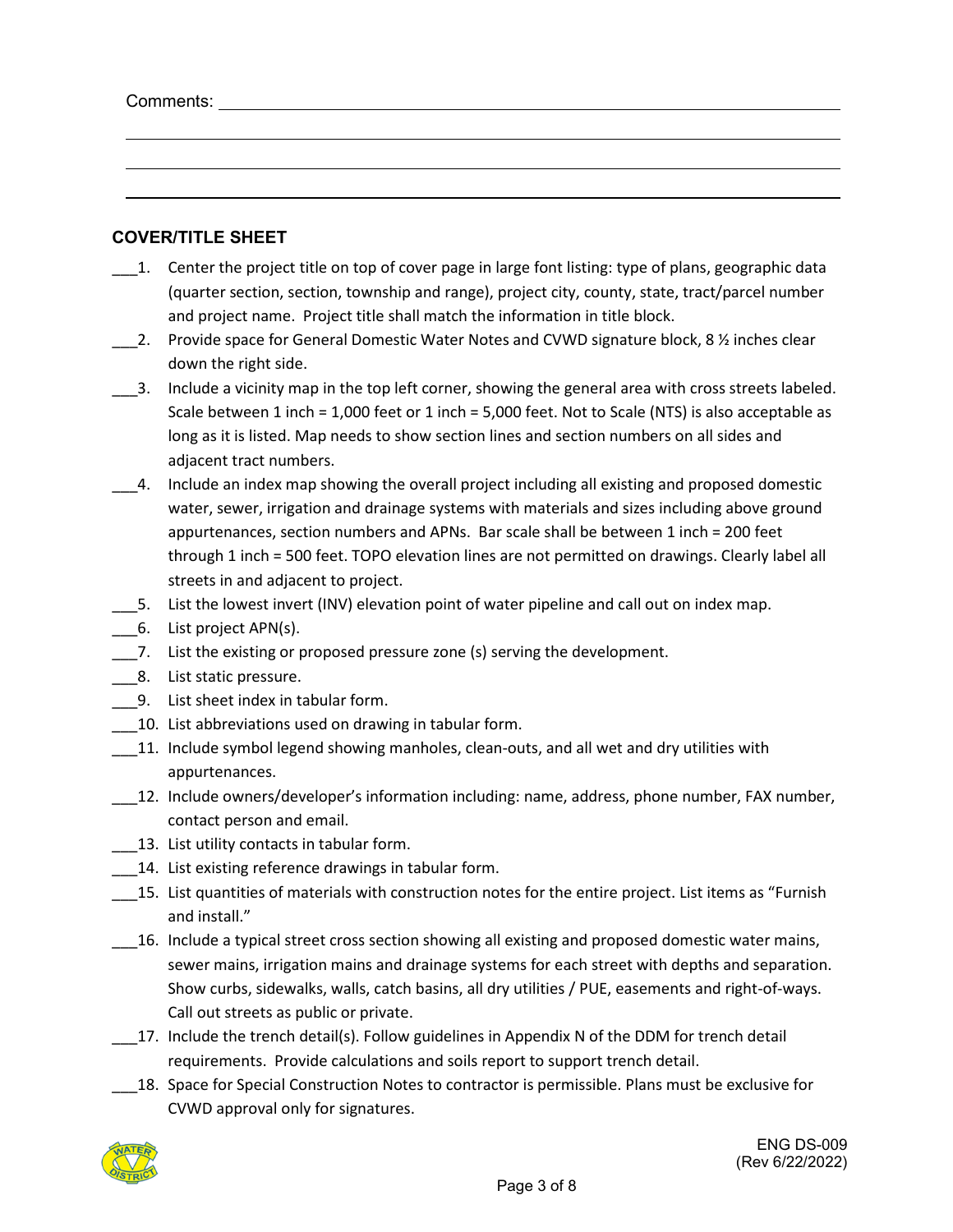#### **PLANS – PLAN VIEW**

- $\Box$  1. Scale 1 inch = 40 feet (preferred) or 1 inch = 20 feet.
- \_\_\_2. Call out all existing and proposed water services, valves, fire hydrants, air/vac units, detector checks, sewer laterals, sewer/drainage manholes, storm drain/catch basins, irrigation baffles, irrigation standpipes, division boxes and irrigation meters and their respective sizes with drawing number reference. Call out all existing wet and dry utilities in general area, especially IID/SCE lines. Also, any dry utilities that will encroach on a CVWD easement area.
- \_\_\_3. Must show existing CVWD domestic water stationing, elevation and drawing number to verify connection.
- \_\_\_4. Include details of the proposed connections to existing CVWD water pipelines to be made by CVWD. Butterfly valves are for 18-inch diameter pipelines and above, gate valves for 12-inch diameter pipelines and below.
- 5. Stub-out connection sample: "CVWD forces to install at developer's expense: (1)  $\blacksquare$  D.I. Tee, (3)  $\degree$  Gate Valves and (1)  $\degree$  D.I. Blind Flange. Contractor to connect to  $\degree$  gate valve under CVWD inspection. Developer to maintain installation area, install final paving and raise valves to final grade."
- \_\_\_6. New stationing should start at STA 10+00. Call out 100 foot stationing along new pipeline. All pipeline appurtenances including but not limited to tees, bends, valves, hydrants, services and detector checks are to be stationed and labeled with size and material.
- 7. Call out street names or line references.
- \_\_\_8. Water pipelines and appurtenances including but not limited to tees, bends, valves, hydrants, services and detector checks shall not be installed under or across any parking stalls, planters, sidewalks, etc. All water pipelines shall be installed within roadways or drive aisles.
- $\_\,$ 9. Typical depth of water pipeline 12 inch diameter pipe or less is 3 feet deep, 18 inch diameter pipe or greater is 4 feet deep, 18 inch diameter pipe in residential areas with curb and gutter is 3 feet deep. The typical cover for pipelines in shopping centers and commercial complexes shall be 4 feet.
- \_\_\_10. In unincorporated areas of Riverside County, domestic water pipelines shall be a minimum of 4 feet deep and a minimum of 7 feet from the curb face. To the extent possible, adhere to the county's Underground Utility Locations detail (Riverside County Standard No. 817) for location of water (and sewer).
- \_\_\_11. Include pipeline tangent data in tabular form and label lines on plan. Pipeline tangent data to include bearing and length.
- \_\_\_12. All pipelines shall be looped, if possible. Avoid dead-ends on lines and cul-de-sacs. The end of lines should have blow-off assemblies or fire hydrants installed. Fire hydrants are preferred.

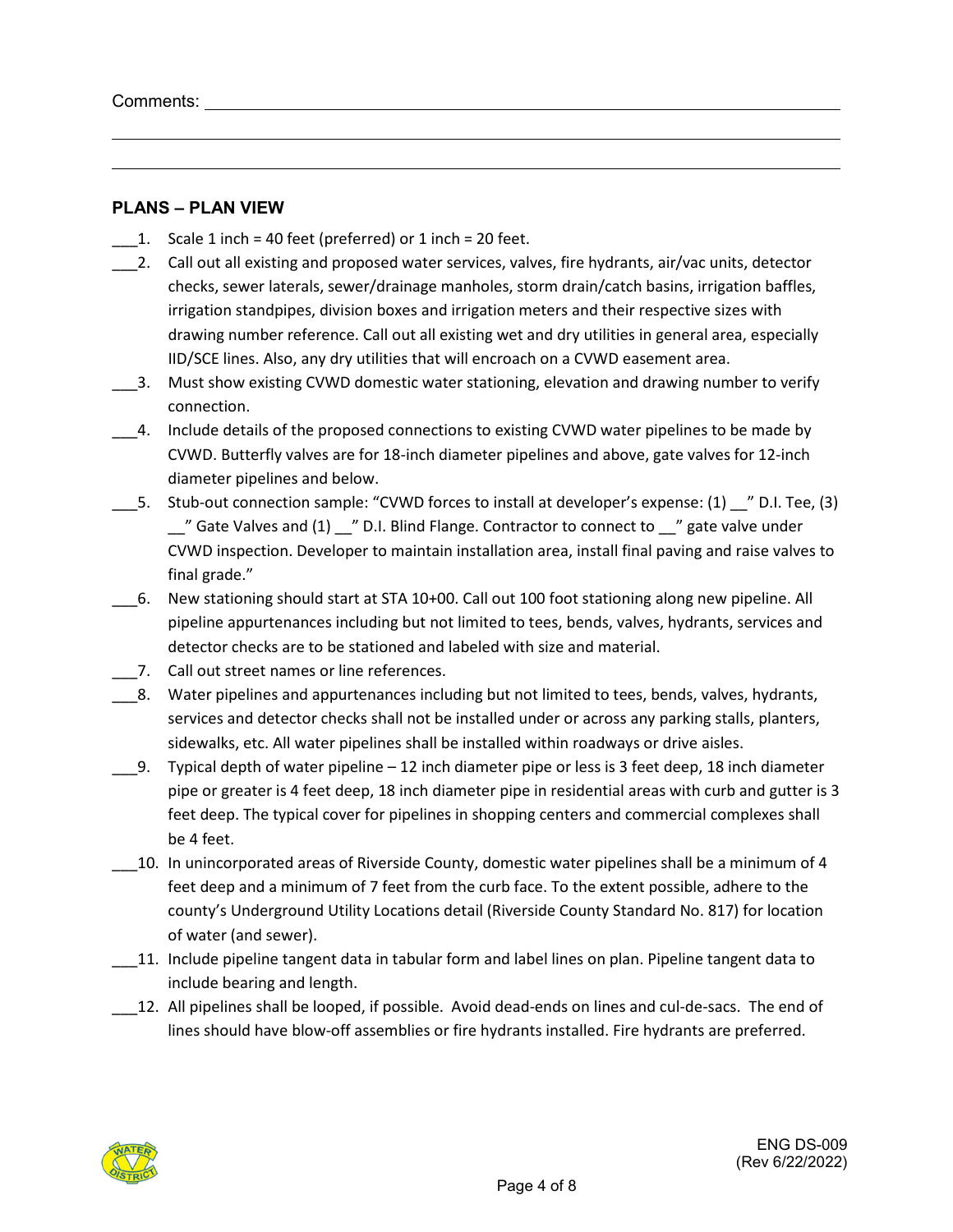- 13. All new domestic water pipelines and fittings must be ductile iron pipe (DIP). Standard DIP diameters shall be 8, 12, 18, 24 or 30 inches in diameter and have minimum pressure ratings: Class 350 for 12 inches and smaller, Class 250 for 18 inches and Class 200 for 24 inches and larger.
- \_\_\_14. Zinc-coated ductile iron pipe and fittings will be required in all areas that may have corrosive soils.
- \_\_\_15. All pipelines, fire hydrant runs, detector check runs, fittings and valves shall have restrained joints.
- \_\_\_16. All pipelines, fire hydrant runs, detector check runs, service line runs, fittings and valves shall have v-bio enhanced polyethylene encasement or approved equal.
- \_\_\_17. No domestic water pipe smaller than 8 inches in diameter shall be permitted except for blow-off assemblies, meter manifolds, fire hydrants and detector check runs.
- \_\_\_18. All tees or wyes shall show (3) valves and crosses shall have (4) valves excluding fire hydrants, detector checks and meter manifolds.
- 19. Valve sizes shall equal the pipeline diameter. A reducer shall be installed after the valve when connecting to a smaller pipe.
- \_\_\_20. All valves shall be installed perpendicular to final grade.
- 21. All gate valves shall be labeled with Northing and Easting.
- \_\_\_22. If pipeline continues on separate sheet, call out match line with stationing on both sheets listing the corresponding sheet number.
- $\_$ 23. Standard fittings for bends shall be 11¼°, 22½°, 45° and 90°. Avoid 90° around street corners.
- 24. Pipe deflection is not allowed off a flange fitting.
- \_\_\_25. For maximum deflections see Section 5, Table 5.4 of the DDM.
- 26. Call out edge of pavement, curb and gutter, sidewalks and walls.
- \_\_\_27. Call out centerline of road versus the section line. Show dimensions off the centerline to all wet and dry utilities, curbs, easements and right-of-ways.
- 28. Call out location of existing and proposed structures, trees, retention basins, islands, guardhouses and decorative concrete, etc., in the general area.
- \_\_\_29. Call out steel sleeve encasements for water pipeline crossing under walls or medians per CVWD detail drawing W-40.
- \_\_\_30. All domestic water pipelines 12 inch diameter and smaller require a minimum of 3 feet from the curb and gutter or edge of paving. Domestic water pipelines 18 inches in diameter and larger require a minimum of 6 feet from the curb and gutter or edge of paving.
- \_\_\_31. Minimum separation between a domestic water pipeline and sewer pipelines is 10 feet measured from outside to outside.
- \_\_\_32. Minimum separation between a domestic water pipeline and recycled water/non-potable/storm water pipelines is 10 feet measured from outside to outside.
- \_\_\_33. Minimum separation between a domestic water pipeline and a septic tank or cesspool is 25 feet.
- \_\_\_34. Minimum separation between a domestic water pipeline and a sewage leach field or seepage pit is 25 feet.
- \_35. Call out all water service lines with stationing and service size. Service connections must be sized per Water Service and Water Meter Sizing Guidelines Chart.

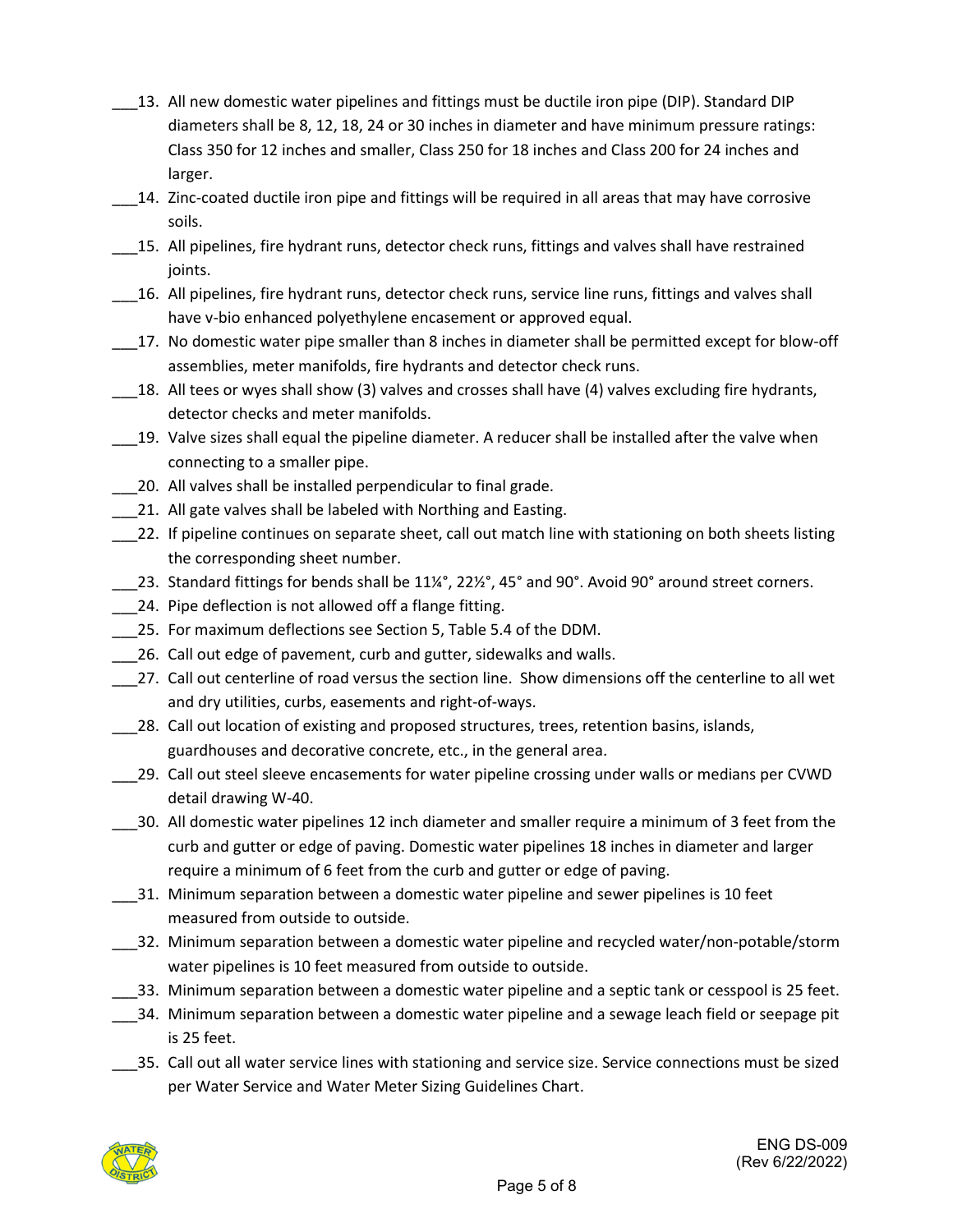- \_\_\_36. Call out lot lines and lot numbers. Show driveways or entranceways if known. Domestic water service lines/meters and sewer laterals are not allowed in the driveways, sidewalks, and/or hardscapes. Water services are typically installed near lot lines.
- \_\_\_37. Domestic water service lines are installed perpendicular to the domestic water pipelines. It is acceptable to come off at an angle in cul-de-sacs and on bends. Ensure that the service line is straight from the meter.
- \_\_\_38. A water service connection shall be installed to each suite within a commercial/industrial building if the owners are different. The same owner can request a single larger service line. Each service shall identify building number it will be serving.
- \_\_\_39. All irrigation service lines/meters should be called out but must be approved by CVWD Water Management through a landscape plan.
- \_\_\_40. Minimum distance between domestic water service lines is 2 feet.
- \_\_\_41. Minimum distance between a domestic water service line and a bend is 2 feet.
- \_\_\_42. Minimum distance between a domestic water service line and a fire hydrant run is 4 feet.
- \_\_\_43. Minimum distance between a domestic water service line and a detector check is 4 feet.
- \_\_\_44. Minimum separation between a domestic water service line and sewer lateral or sewer manhole is 10 feet, measured from the outside of the manhole.
- 45. Minimum separation between a domestic water service line and a catch basin is 4 feet.
- \_\_\_46. Fire hydrants have a maximum spacing of 330 feet and also at every intersection or as required by the local Fire Authority.
- \_\_\_47. Fire hydrants are installed a minimum of 6 feet from the end of curve or beginning of curve. Ensure that they are not installed in an area where they can easily be damaged by vehicles.
- \_\_\_48. CVWD's minimum distance between a block wall and a fire hydrant is 6 feet or greater, if required by the local Fire Authority.
- \_\_\_49. All fire hydrant runs shall use restrained joint piping and a thrust block at the hydrant.
- \_\_\_50. No services are allowed off a detector check, fire hydrant or blow-off run. No bends are allowed in fire hydrant and/or detector check runs.
- \_\_\_51. CVWD's minimum separation between detector check and fire hydrant is 6 feet or greater if required by the local Fire Authority.
- 52. Detector check sample: "Contractor to install (1) \_\_" tee, (1) \_\_" gate valve and \_\_\_ feet of ductile iron pipe with restrained joints and detector check vault. CVWD forces to install (1) \_\_" detector check at Developer's expense after new pipeline has been pressure tested, chlorinated and progressed for service." Identify which building or suite the service line will serve.
- \_\_\_53. Commercial properties shall have a single detector check installed for each parcel or building. Double check detector checks (above ground) are installed if there is a looped system, more than one feed or other criteria. See Section 5 of the DDM. \*Note to Engineer, Fire System box on page 7 must be filled out.
- \_\_\_54. Blow-off assemblies: For 8-inch water pipelines install a 4-inch blow-off assembly. For water pipelines greater than 8 inches install a 6-inch blow-off assembly.
- \_\_\_55. Call out a separate profile detail for special construction (i.e. storm drain/catch basin crossing, siphons, pipeline crossings and utility crossings) showing depths and separation if not already shown on plans.

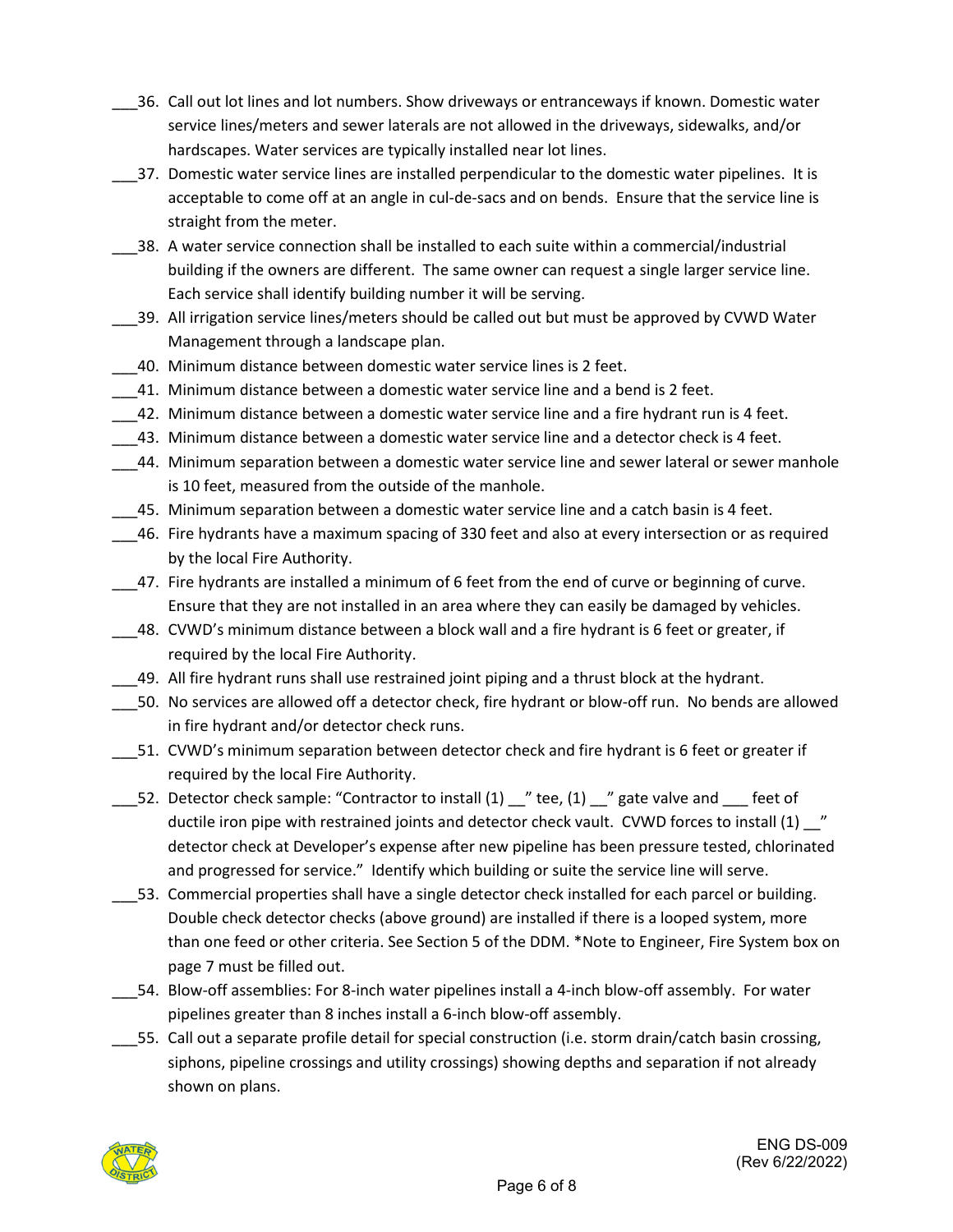- \_\_\_56. Call out well sites. CVWD well sites must be approved by Domestic Water Engineering staff. Well sites should have a minimum 12-inch diameter line stubbed into the site. Call out and include the following on the stub: (1) 12"x12"x12"D.I. Tee, (2) 12" D.I. Gate Valves, (1) 12" D.I Blind Flange, (1) 4" or 6" D.I. blow-off assembly, (1)  $12" \times 4"$  or  $12" \times 6"$  D.I. Reducer. Pipeline going into the well site must have steel sleeve if under the wall. Show property line and any easements around well site.
- \_\_\_57. Domestic water well sites shall be a minimum of 150 feet by 150 feet in dimension if blow-off water is being directed to an offsite retention basin or other facility. If blow-off water is being contained within an onsite retention basin, then the well site requirement is 0.75 acres. See Well Site checklist for additional requirements.

Comments:

## **PLANS – PROFILE (Required for 12-inch and larger)**

- 1. Vertical scale shall be either 1 inch  $=$  4 feet (preferred) or 1 inch  $=$  2 feet.
- 2. Call out existing INV elevations and existing STA numbers, with existing drawing numbers at connection points.
- \_\_\_3. Include INV elevations, distances, size, material, pressure class and slope of pipeline.
- \_\_\_4. Call out all fitting locations with stationing. Match to plan view callouts and stationing.
- \_\_\_5. If pipeline continues on separate sheet, call out match line with stationing and INV elevation on both sheets listing the corresponding sheet number.
- \_\_\_6. Include existing and/or final grade with structures and walls and describe future access to pipeline.
- \_\_\_7. Include all existing and proposed wet and dry utility and storm drain crossings with depth and separation. Call out restrained joints if water pipeline is less than 3 feet below or 1 foot above in separation.
- \_\_\_8. Show and call out steel sleeve encasements for water pipeline crossing under walls or medians per CVWD detail drawing W-40.
- \_\_\_9. Call out all restrained joints as applicable per Restrained Joint Guidelines in Appendix H of the DDM.

Comments: